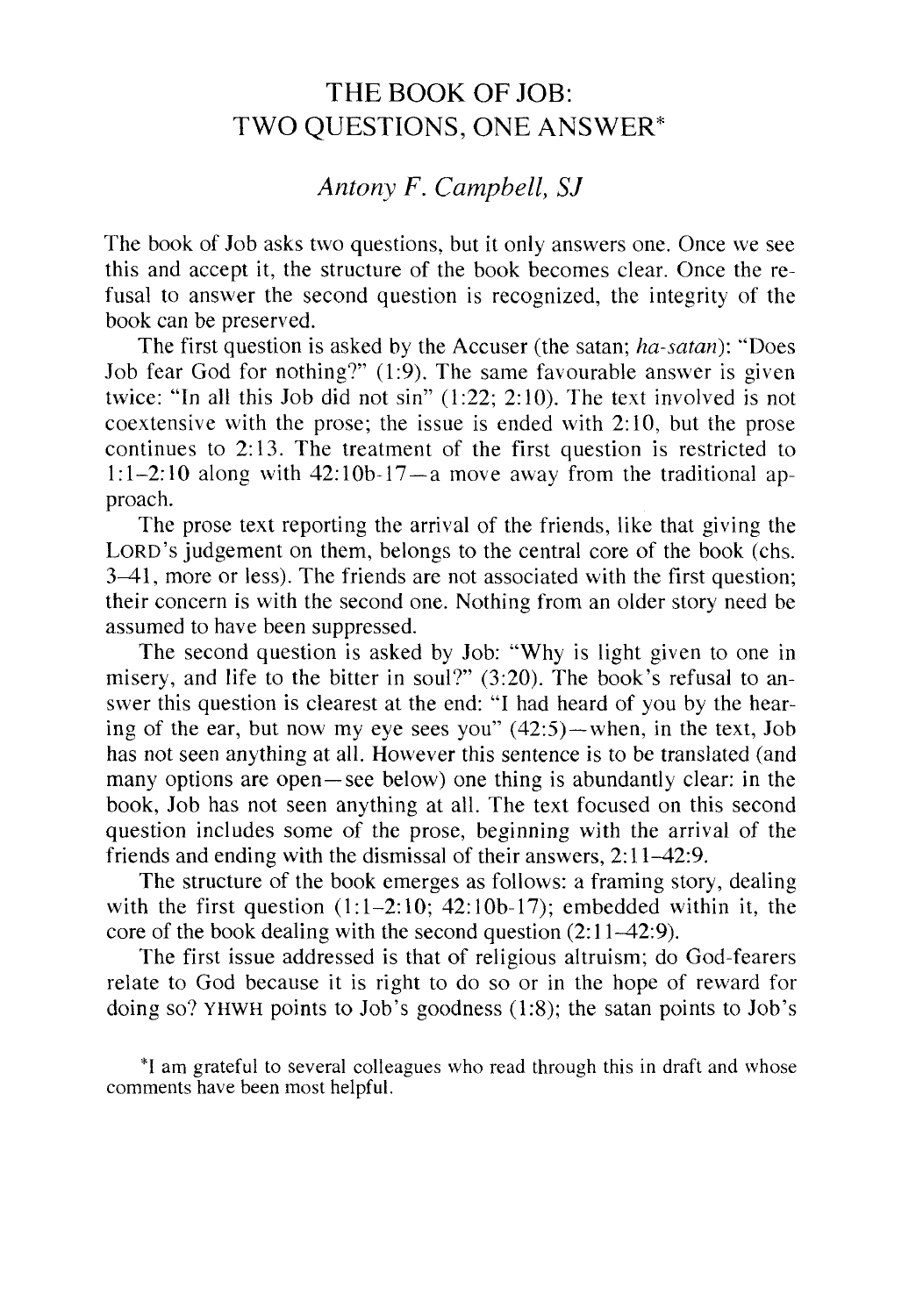prosperity  $(1:9)$ .<sup>1</sup> In the satan's view, Job will be a God-fearer while he is prosperous. Take away the prosperity and the truth will emerge; "he will curse you to your face"  $(1:11)$ . YHWH shamefully — but this is theology by story telling- gives in and gives the satan his head. Goaded, Job refuses to curse God, does not charge God with wrong-doing (1 :22), and does not sin with his lips  $(2:10)$ . The issue is resolved; the satan is proved wrong. Religious faith is possible for the rightness of it rather than for rewardbecause it is right, not because it is rewarded. Faith that has integrity is possible. The fact that it is possible does not mean that many of us, if indeed any, live our faith that way. What it does mean is that such faith in God is not an impossible goal to aim for.

Within this framing story, YHWH allows the satan first to strip Job of everything except what pertained to his own person; it included the lives of his children. Then YHWH allows the satan to move on Job's person, with the sole exception of sparing his life. It may be storytelling, but any sense of human decency is outraged by it. Life may do these things to people, but a half-way decent God should not. Possibly the only excuse for the story is that such things happen. A story, allowing for an allpowerful God, can hardly explore the issue without allowing for the horrors that do happen. At the end, the story has YHWH attempt to make amends for what had been done: "the LORD gave Job twice as much as he had before" (42:10b). For many, this compounds what was shocking enough at the beginning. For the story, it brings to a close the unfortunate episode with which the story began.

The source of such revulsion needs to be made clear. In human experience, lives and fortunes can be lost. The loss needs to be grieved (which the text of Job does not allude to in the framing story but, at another level, embodies in the book's core). It may be that, in due course, fortunes are restored and other children born. That life does this to people is a source of grief and pain; it is also a fact of life that such things happen. What is shocking is that God should be presented as responsible for such fate, apparently motivated by pride, and inflicting such disaster on a faithful follower. Even in the unreality of the story-world, such behaviour appears appalling. The only possible excuse for such storytelling is its goal, the affirmation of the possible integrity of religious belief.

It is unwise to dismiss the framing story as "this ancient folk tale" which presents "the traditional pious and patient saint", reflecting an

lYHWH will be used here as a reminder that the personal divine name is hardly used outside this story. Within the core (after 2: 10 until 42:6), it is almost entirely absent, occurring only at 12:9; 38:1; and 40:1, 3, 6. This phenomenon has long been observed and has contributed to the claim of a prose story framing the poetic core.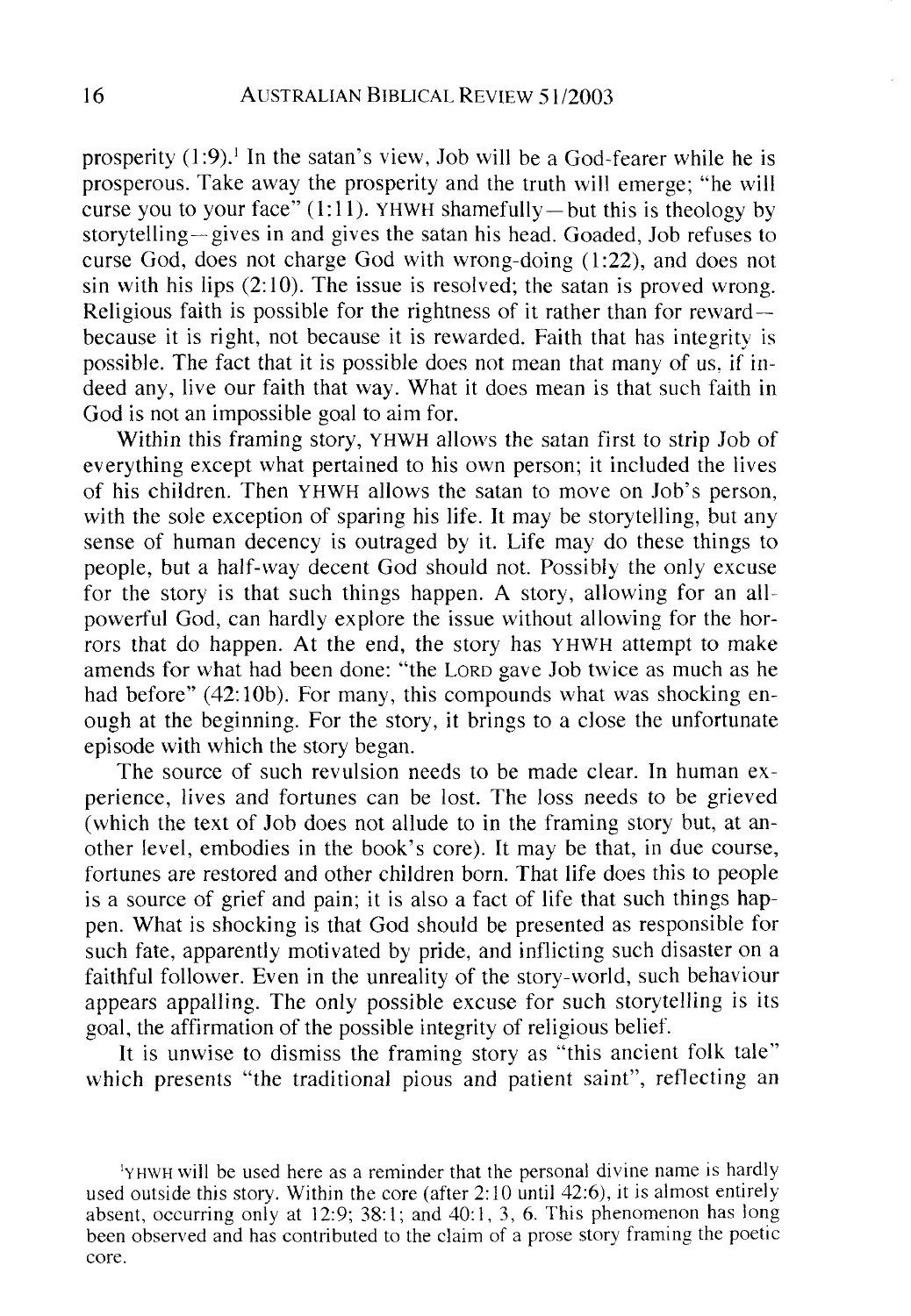authentic "patriarchal background".2 The antiquity of the figure of Job (cf. Ezek 14:14,20) says nothing of the time of composition of this text. The issue of the integrity of religious belief is disturbingly serious. St. Teresa of Avila's claim, "though you damn me, I will love you still," is shared by few. To explore the issue in story may unfortunately but necessarily involve stripping a faithful God-fearer of their prosperity and wellbeing. The stylization of the story is not foreign to the stylized series of exchanges between Job and the three. The framing story may be of a piece with the rest of the book (so Habel, Janzen); it may be a little earlier or a lot earlier. A link is there in 42: lOa, perhaps no more than the three words in Hebrew, "when he had prayed for his friends".

The story provides the perfect setting for the central section or core of the book. According to the story, Job is sitting among the ashes, with a potsherd to scrape himself, covered with loathsome sores (2:7-8). So the core begins with Job's three friends hearing of his trouble and coming to commiserate with him. One has to admire their tact. They are said to have sat with him seven days and seven nights "and no one spoke a word to him, for they saw that his suffering was very great"  $(2.13)$ . The core has its brief prose introduction and its equally brief prose conclusion (in 42:7- 9).3

After seven days, the question is put in Job's agonized cry:

"Why is light given to one in misery, and life to the bitter in soul? ... Why is light given to one who cannot see the way. whom God has fenced in?" (3:20, 23).

After a life of affluence and respect, Job on his dunghill with his potsherd is in misery; no one denies that. Ironically, his misery results from "acts of God" in both senses of the term. Some human suffering can be attributed to the effects of human freedom, but certainly not all. Like hurricanes, earthquakes, and plagues, what happened to Job, war and weather, were the events of nature, "acts of God", that are independent of human freedom.

<sup>2</sup>Marvin H. Pope, *Job* (AB 15; Garden City, NY: Doubleday, 1965/1973) xxiii-iv, xxxii.

342:7-9 uses YHWH (twice each in vv. 7 and 9). This detracts from the mechanical rightness of the structure proposed here. However, if the divine speech is presented as from YHWH  $(38.1; 40.1, 3, 6)$ , it is appropriate that the divine rebuke ("you have not spoken of me what is right") should also come from YHWH. In the final analysis, the book of Job is in Israel's canon of scripture and speaks of Israel's God. If the book is delphic in not saying what is right, it is theologically appropriate to put on YHWH'S lips the condemnation of what is theologically wrong.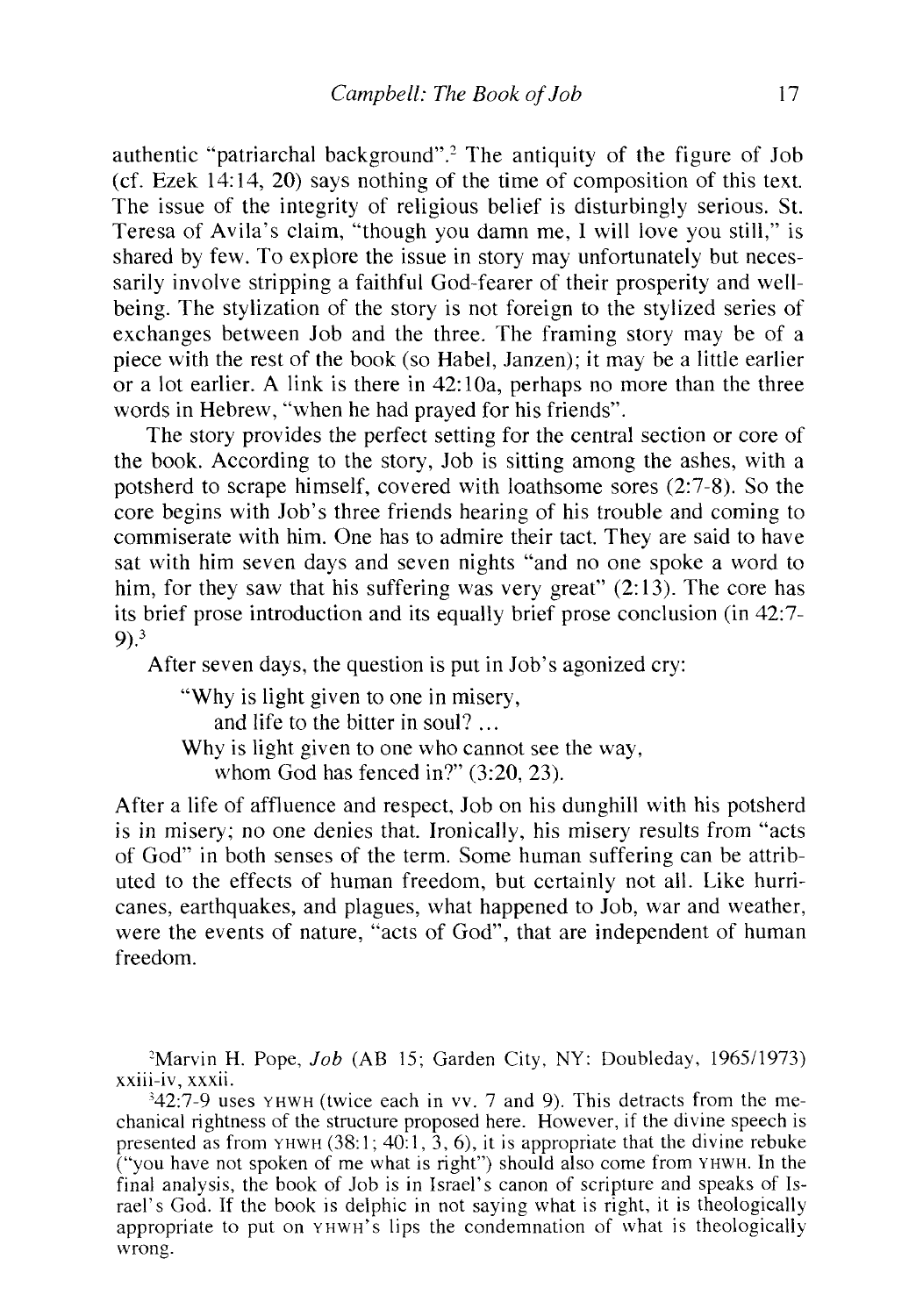For forty chapters the understanding of human life is pondered and plumbed, in all its aspects of misery, bitterness, and meaninglessness. No answer is given. Job is said to have spoken rightly of God, and Job's only answer is 42:5- but in the book Job has not seen anything at all. The three friends, putting forward the standard apologetics of what was orthodox theology, are declared not to have spoken rightly of God. But no answer is given to the issue that has been raised and discussed for forty chapters.

To accept this, we need to look closely at the two verses that bring the poetry to a close, 42:5-6.

We may begin with 42:6. Many a translation is a classic case of church tradition winning out over syntax and grammar. The NRSV renders it: "Therefore I despise myself, and repent in dust and ashes." Norman Habel remarks that "the meaning of the verse depends on the object supplied."<sup>4</sup> So much for clarity when we need it.<sup>5</sup> No object is provided nearby for this first verb.<sup>6</sup> Habel has to go to Job  $31:13$  to find a suitable one. Edwin Good is unsurprisingly blunt: "The reflexive sense 'despise myself' is impossible. "7 **Ink** could well be spilled for ever. Gerald Janzen's comment would be disputed by no one: "The translation 'I loathe *myself* is interpretive."<sup>8</sup> To reverse the direction of the principal character in an entire book on the grounds of a single uncertain verse is risky and suspect interpretation—especially a book which has the three other major players declared by God to have been in error.

The verdict on "repent in dust and ashes" is even more forcefully dismissive. From Maimonides in the twelfth century to Patrick and others in the twentieth, "in dust and ashes" is out.<sup>9</sup> Says Janzen: "If usage determines meaning, then general usage is all against the meaning 'repent in

4Norman C. Habel, *The Book of Job* (OTL; London: SCM, 1985) 576.

"Two of the great figures from a classical past, S. R. Driver and G. B. Gray, comment simply: "The v. seems to be defective" *(The Book of Job* [ICC; Edinburgh: T. & T. Clark, 1921] 347). In Job 7:16 (NRSV, "I loathe my life"), the Hebrew has no object for the verb; the context is unassailable in the direction of its meaning. Such is not the case with 42:6.

<sup>6</sup>An object, "dust and ashes", is provided nearby for the two verbs, taken as a pair; see below. In this case, a translation such as "I despise myself" is out of the question.

7Edwin M. Good, *In Turns of Tempest: A Reading of Job* (Stanford: Stanford Univ. Press, 1990) 26. He is consistent; he renders  $7:16a$  as "I refuse! I won't live forever" (p. 67). Driver and Gray: "I refuse (it)!" (p. 72).

8J. Gerald Janzen, *Job* (Interpretation; Atlanta: John Knox, 1985) 254.

9See Dale Patrick, "The Translation of Job XLII 6," *VT* 26 (1976) 369-71; also L. J. Kaplan, "Maimonides, Dale Patrick, and Job XLII 6," *VT* 28 (1978) 356-58; John Briggs Curtis, "On Job's Response to Yahweh," *JBL* 98 (1979) 497- 511.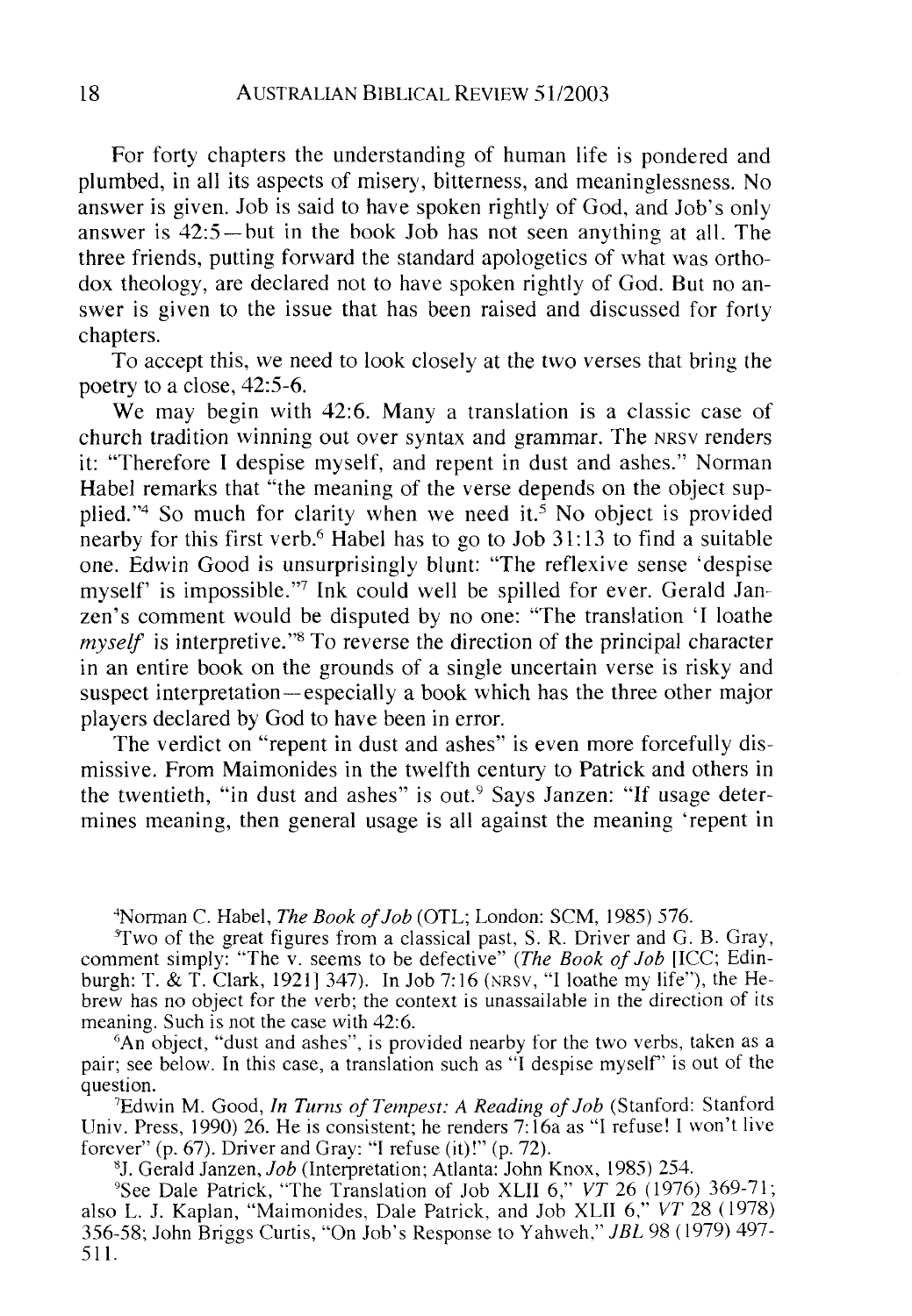dust and ashes' and in favor of 'repent concerning ... '."10 Good gives the analysis of the syntax: " 'Dust and ashes,' then, does double duty as the accusative of both 'I despise' ( $\langle e_m \rangle$ as) and 'I repent' ( $nhmty$ )."<sup>11</sup> His translation is adequate: "Therefore I despise and repent of dust and ashes."12 The interpretative debate then turns to the meaning of "dust and ashes."

For Habel, it is Job's position of lamentation among the dust and ashes. Following Patrick, he says: 'Thus the text ought to be rendered 'I repent/relent of dust and ashes,' meaning that he forsakes his position of lamentation among the dust and ashes and forswears remorse."<sup>13</sup> Habel assumes that "God has actually appeared and Job has 'seen' God."14 In my judgment, the text does not support this assumption. Habel suggests that Job's final reply is deliberately ambiguous. "While the language suggests a mood of submission, the text functions as a formal retraction of Job's suit against his adversary and a public announcement that his role as a lamenting litigant among the ashes has terminated."15 For Janzen, "dust and ashes are an apt figure for human destiny."16 For Good, " 'dust and ashes' has to do with lowliness and mourning, with death and with sin."17 He agrees with Habel and goes beyond him to assert that " 'to repent of dust and ashes' is to give up the religious structure that construes the world in terms of guilt and innocence. It is to repent of repentance."<sup>18</sup>

These observations are selective; but there is little point in being comprehensively exhaustive. Two conclusions emerge with clarity. First, the openness to interpretation of 42:6 allows adequate scope to the interests of its interpreters. Second, little or no scope is allowed for Job to reverse his claim of innocence and its consequences. The weight of the book is not to be overturned by the unusual and uncertain syntax of a single verse.

The Hebrew of Job 42:6 has a pair of verbs in its first part (despise, repent) and a pair of substantives in its second part (dust, ashes). The preposition linking the two parts is, in such a context, to be rendered "concerning". If, with Habel and Good, "dust and ashes" can be under-

IOJanzen, *Job, 256.* 

<sup>11</sup>Good, *In Turns of Tempest*, 376.

12Ibid., 26 and 375. Curtis, after full analysis of the verb, rejects "repent" as its meaning and advocates "I am sorry for" ("Job's Response," 499-500). "Repent concerning" and "be sorry about" are not far apart. A "change of mind" is often central to the meaning of the verb.

I3Habel, *Job, 576.* 

14Ibid., 579.

 $15$ Ibid.

 $16$ Janzen, *Job*, 208. In the context of 42:6, dust and ashes are said to be "not incompatible with royal status" (ibid, 257). This understanding of human vocation differs from the "frail man" of Briggs's translation ("Job's Response," 505).

<sup>17</sup>Good, *In Turns of Tempest*, 377.

<sup>18</sup>Ibid.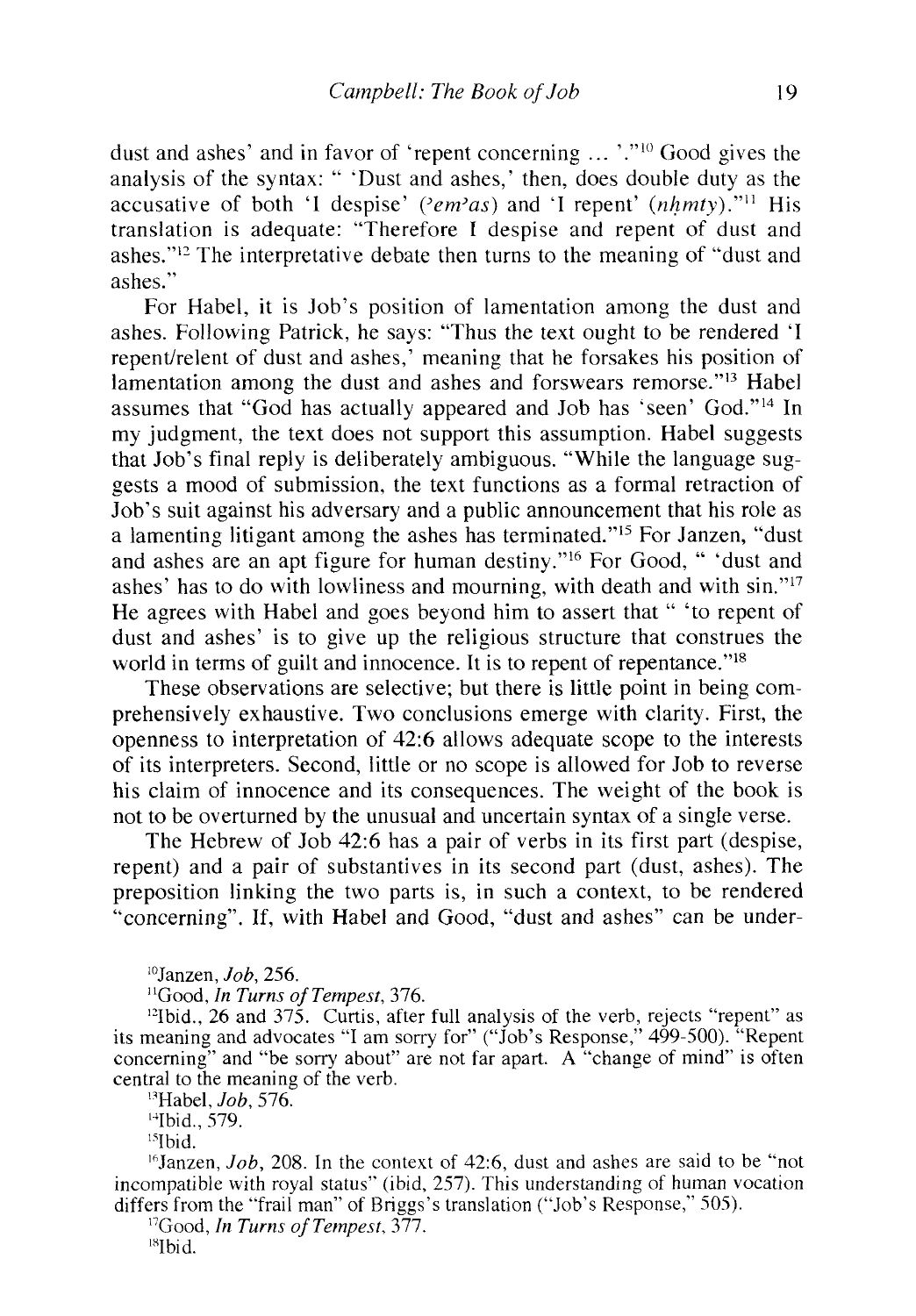stood in relation to the "lowliness and mourning", the misery that goes with Job's "position of lamentation", then the verse asserts Job's putting an end to the debate. It is possible but not necessary to see this (with Habel) as a retraction of Job's suit against God, or see this understanding as an anticlimax (with Good). **It** can be understood simply as an exit line; as far as Job is concerned, the debate is at an end.

It is not possible, therefore, to read some defence of traditional orthodoxy into 42:6. If it is an exit line, attention turns to 42:5. The syntax of 42:5 is clear; its meaning is certainly not. The NRSV translates it with a pluperfect verb and an adversative conjunction: "I **had heard** of you by the hearing of the ear, **but** now my eye sees you." Three elements are well known and, to my knowledge, disputed by nobody.

- i) The verbs of hearing and seeing are in the same tense *(qatal).*
- ii) The conjunction (Hebrew:  $w\check{e}$ -) derives its meaning of "and", "but", etc. from its context.
- iii) The verb of hearing can mean either "to hear" or "to hear about/to hear of'. The syntax, therefore, allows for a wide range of meanings. Four examples will be enough:
	- My ear hears you **and** now my eye sees you.
	- My ear hears you **but** now my eye sees you.
	- -My ear **heard** you **and** now my eye sees you.
	- My ear **heard about** you **but** now my eye sees you.

Two observations need to be made forcefully. First, it cannot be taken for granted that a past situation is being contrasted with a different present (i.e., "I had heard about you, but now I have seen you"). Such an understanding is syntactically possible, but it must be legitimated from the context. Second, in the text there is absolutely no statement of seeing. In the text God does not actually appear. God speaks (cf. 38:1; 40:1, 6) and God questions (cf. 42:4), but in the text God does not appear. There have been words in plenty to hear; there has been no report of vision.

It is a new activity. ... Job's claim that his eye sees Yahweh is startling, to say the least. Given the strictures against seeing the divine, many scholars argue that his seeing must be metaphorical: Job is now convinced (Pope); he has direct experience in contrast to secondhand (Driver and Gray, Dhorme); his consciousness of the god comes directly from the god and not from his own musing upon experience (Terrien). There are, however, enough instances in the Hebrew Bible of people who see the god that I do not feel the compulsion of metaphor. 19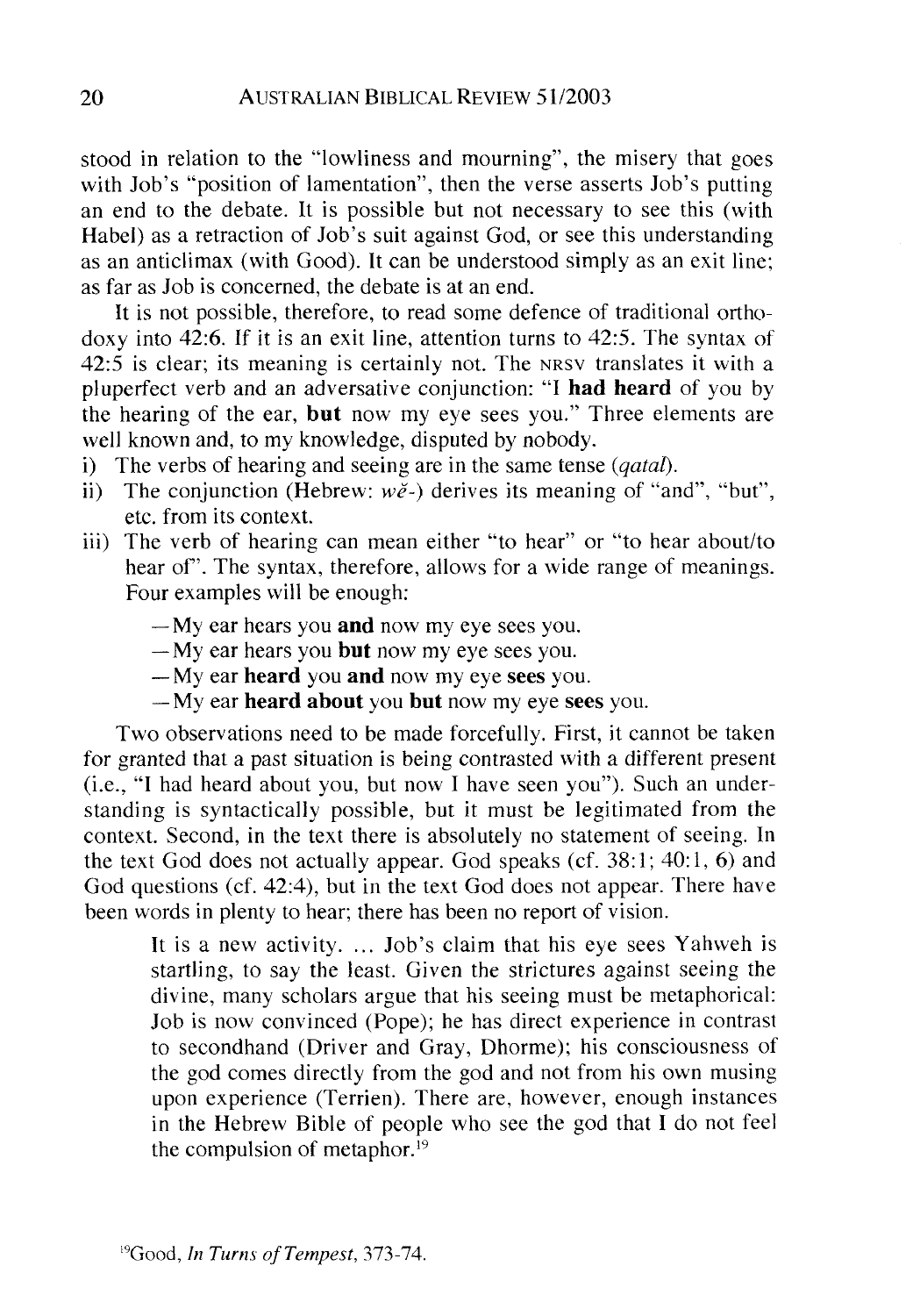The text's references to the ear and the eye do not suggest metaphor. While the metaphorical is tempting, it may be better to resist temptation and refrain from indulgence. After all, what emerges is not what the text demands but what the interpreter believes.

Habel assumes that Job did see God. The assumption facilitates making sense of the text. But it is an assumption and it runs counter to the text. The basis for the assumption is the statement in the text: "now my eye sees you." The reader is confronted with this statement and has to come to terms with it. The "now" moves beyond the activity of hearing. For Habel, the seeing remains within the argument of the book: *"In response to Job's earlier demand,* God has actually appeared and Job has 'seen' God."20 Given the absence of any report of vision in the text, and resisting a retreat to the metaphorical, the possibility needs to be entertained that Job's claim is to something outside the text.

To move outside a text is something no interpreter likes to do; it is close to an admission of defeat. Yet the statement is there; "now my eye sees you" says Job, and the seeing is not in the text. With Habel, it can be assumed and correlated with the argument of the book. Alternatively, because the seeing is not in the text, it is a legitimate possibility to assume that the reference is to activity outside the text, to something of the experience of life. The text has been about words-from Job, the friends, Elihu, and God. To move beyond these words ("and now"), it may be necessary to look to a way of knowing without words.

Today's therapists might speak of balancing the logic of the head with the insight of the heart. In ancient Israel, such language does not seem to have been readily available. Certainly, with Habel, it has become clear that the logic of legal debate does not bring clarity to the issue. Equally certainly, if Job adds vision to hearing, he adds nothing to indicate its potential. The text provides only the statement: "now my eye sees you." The claim that the next verse, 42:6, is "the punch line of the Book of Job"<sup>21</sup> reveals not the meaning of the verse but the interpreter's need for something other than what the verse plainly is: an exit line, an end to the discussion. We may want an answer. The text does not provide a verbal one; it may have already pointed in a different direction.

The text has been preparing for an abdication of further speech; it will shortly negate the value of much that has already been said. As far back as 40:3-4, Job is portrayed as determined to refrain from further speech: "I lay my hand on my mouth .... I will proceed no further." This is repeated in 42:3, with the reason for it spelled out: "I have uttered what I did not understand, things too wonderful for me, which I did not know."

<sup>2°</sup>Habel, *Job,* 579 (emphasis added).

<sup>21</sup> Good, *In Turns ojTempest, 375.*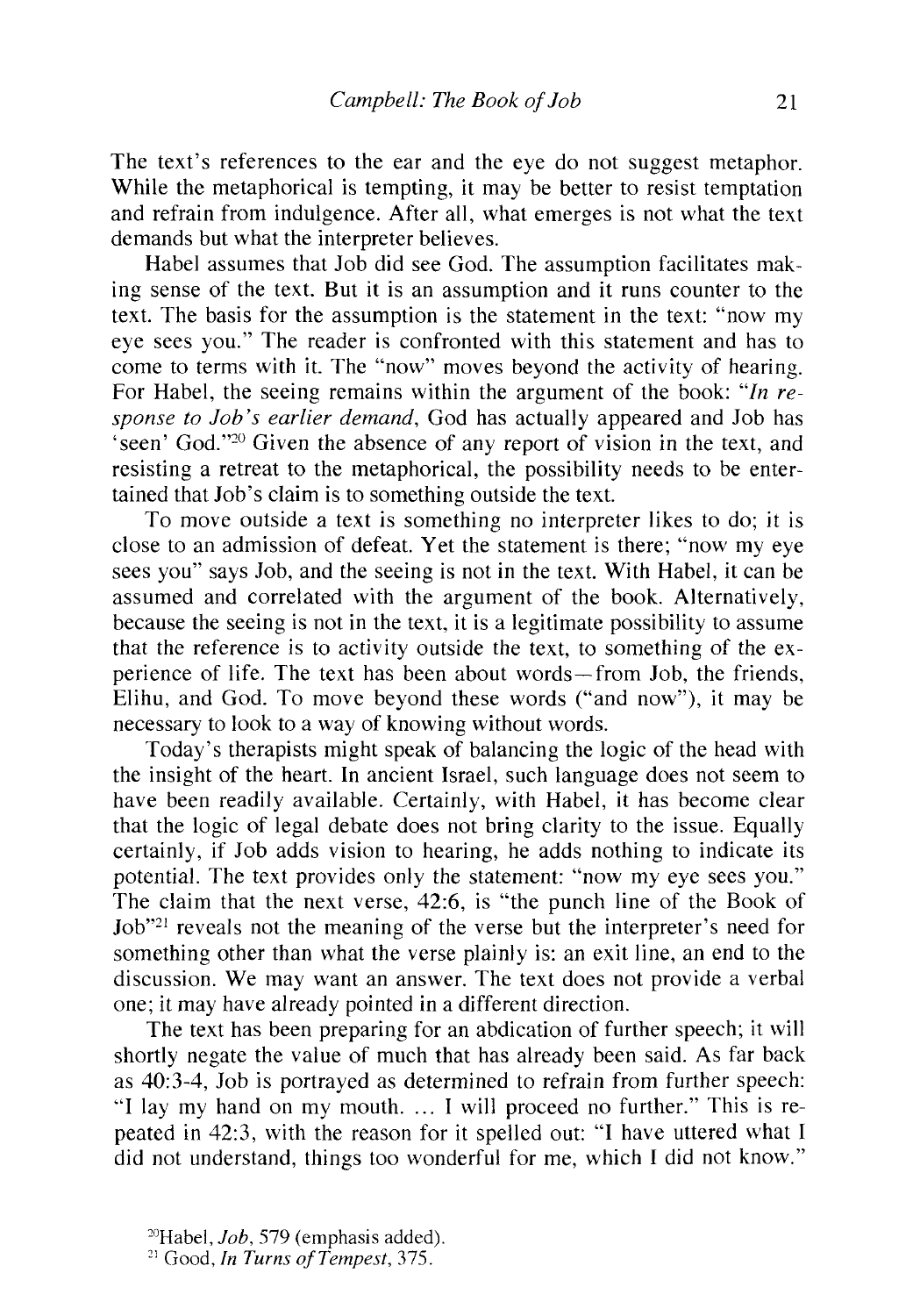It should not be surprising that the book moves away from words to seeing. The traditional words of the friends are given short shrift. Says the LORD: "you have not spoken of me what is right, as my servant Job has"  $(42:7)$ . We may be left unsure as to what Job has spoken that was right; it is quite clear that what the friends have spoken was not right. Job's attitude is presented coming out of a profoundly personal experience. The friends are presented imposing on Job attitudes universalized from what was purportedly the experience of others.

A surfeit of scholarly detail may sometimes obscure central truths; the wood cannot be seen for the trees. The outcome needs to be clear for these final verses in the poetry of the book of Job (42:5-6). Job 42:6 is at base an exit line: it is time to put an end to all that has gone on; for now, the discussion is over. An interpretation that has Job regret what he has said ("I despise myself') can only be achieved by violating the canons of Hebrew grammar and syntax. Interpretations in other directions can be built on the verse, but need not be. As for Job 42:5, seeing by the eye is affirmed in the verse; because it is not explicit in the preceding text, it can either be assumed as somehow within the text or assumed as a reference to life outside the text. In either case, no conclusion is articulated from it. It is left pointing in a new direction—and that is all. Neither of these positions come as bolts from the blue. They are prepared for in the text and they are followed up in the text. Basically, therefore, 42:5 does not contribute to the preceding argument but may point the way to a new direction-without developing it; 42:6 also does not contribute to the preceding argument but brings it to a close. The debate- with friends, Elihu, and  $God - is$  at an end.

Having noted the text's presentation of the LORD'S verdict on the friends ("you have not spoken of me what is right"), it is appropriate to look at what they did say—what it was that God condemned.

Eliphaz is secure within the conviction that the traditional teaching was right.

"Think now, who that was innocent ever perished?

Or where were the upright cut off?" (4:7)

He is comforted by the certainty of personal revelation, personal insight.

"Can mortals be righteous before God?

Can human beings be pure before their Maker?" (4:17)

The sound advice he gives Job is cruel in its irony:

"As for me, 1 would seek God

and to God I would commit my cause." (5:8)

The sentiment is pious and beautiful. Unfortunately, readers of the text know that it is from God precisely that Job's misfortunes come. from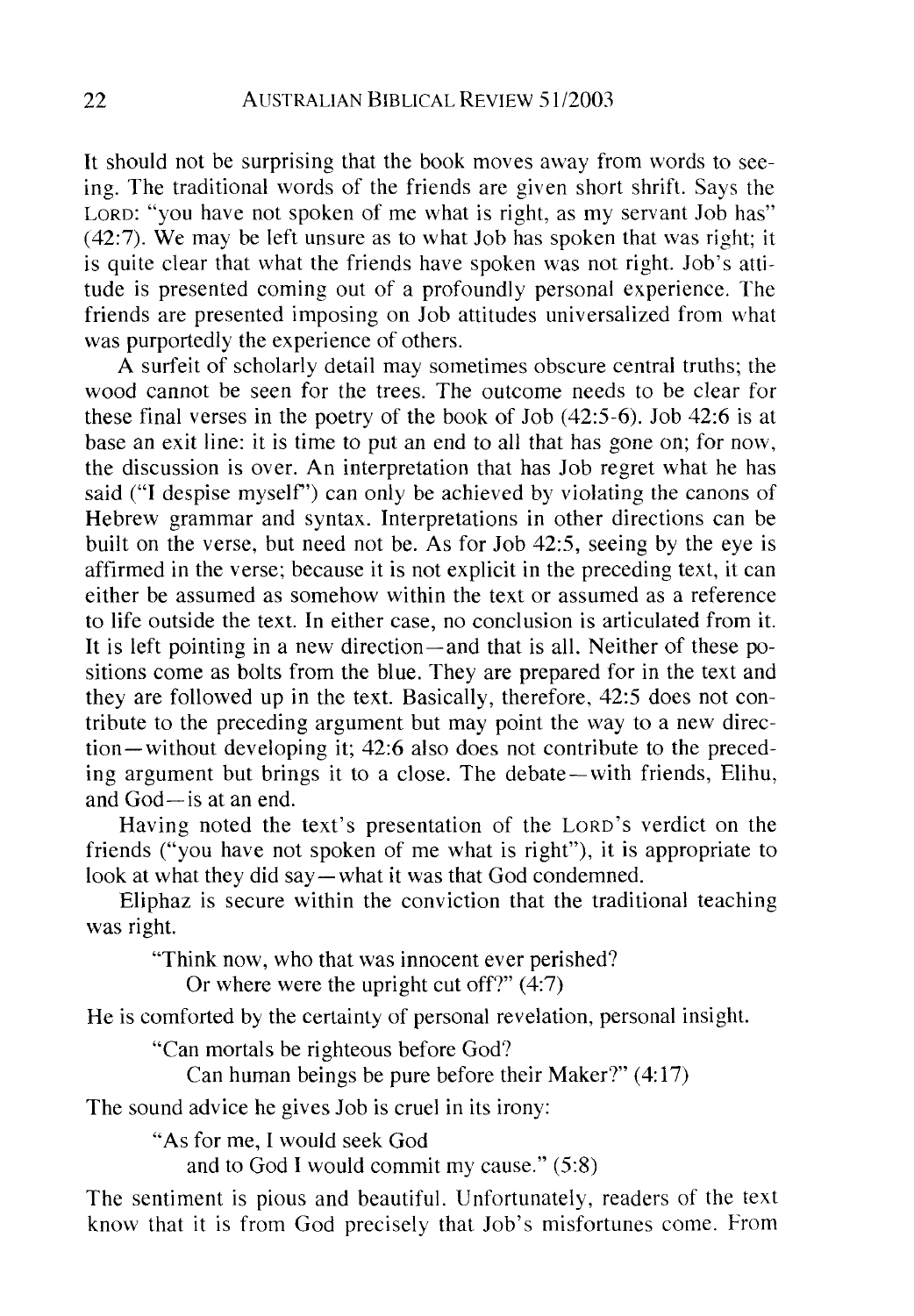being sensitive initially, Eliphaz moves in the context to a position of painful smugness:

"How happy is the one whom God reproves; ... For he [God] wounds, but he binds up; he strikes, but his hands heal." (5:17-18)

Bildad is no less certain than Eliphaz; it is difficult to find compassion in his words. Where Eliphaz appealed to personal revelation, Bildad turns rather to the long-held truths of tradition.

"For inquire now of bygone generations, and consider what their ancestors have found."  $(8:8)$ "Does God pervert justice? Or does the Almighty pervert the right?" (8:3)

Once again, the readers of the text are well aware that God has perverted justice and handed over his faithful servant Job to the torments of the satan. What Bildad says holds small comfort for Job. He begins with Job's children; he ends with Job himself, hedged with the condition, if Job is "pure and upright" (8:6).

As to Job's children:

"If your children sinned against him,

he delivered them into the power of their transgression." (8:4)

As to Job himself:

"See, God will not reject a blameless person, nor take the hand of evildoers. He will yet fill your mouth with laughter, and your lips with shouts of joy." (8:20-21)

Zophar lays aside any semblance of care and goes straight for the jugular. Eliphaz began by affirming Job's fear of God and the integrity of Job's ways (4:6). Bildad moved to the conditional: "If your children sinned, ... if you are pure and upright ... "  $(8:4, 6)$ . Zophar is outraged enough not to be limited by such delicacy.

"For you say, 'My conduct is pure, and I am clean in God sight.' But, oh that God would speak, and open his lips to you, ... Know then that God exacts of you less than your guilt deserves."

 $(11:4,6)$ 

The fault for human suffering is with humans (Eliphaz). The fault is not with God (Bildad). In particular, the suffering of the "blameless and upright" Job is less than Job's putative guilt deserves (Zophar). This is the beginning; it gets worse as the exchanges unfold and argument degenerates into abuse. Job gives as good as he gets and provokes the outrage of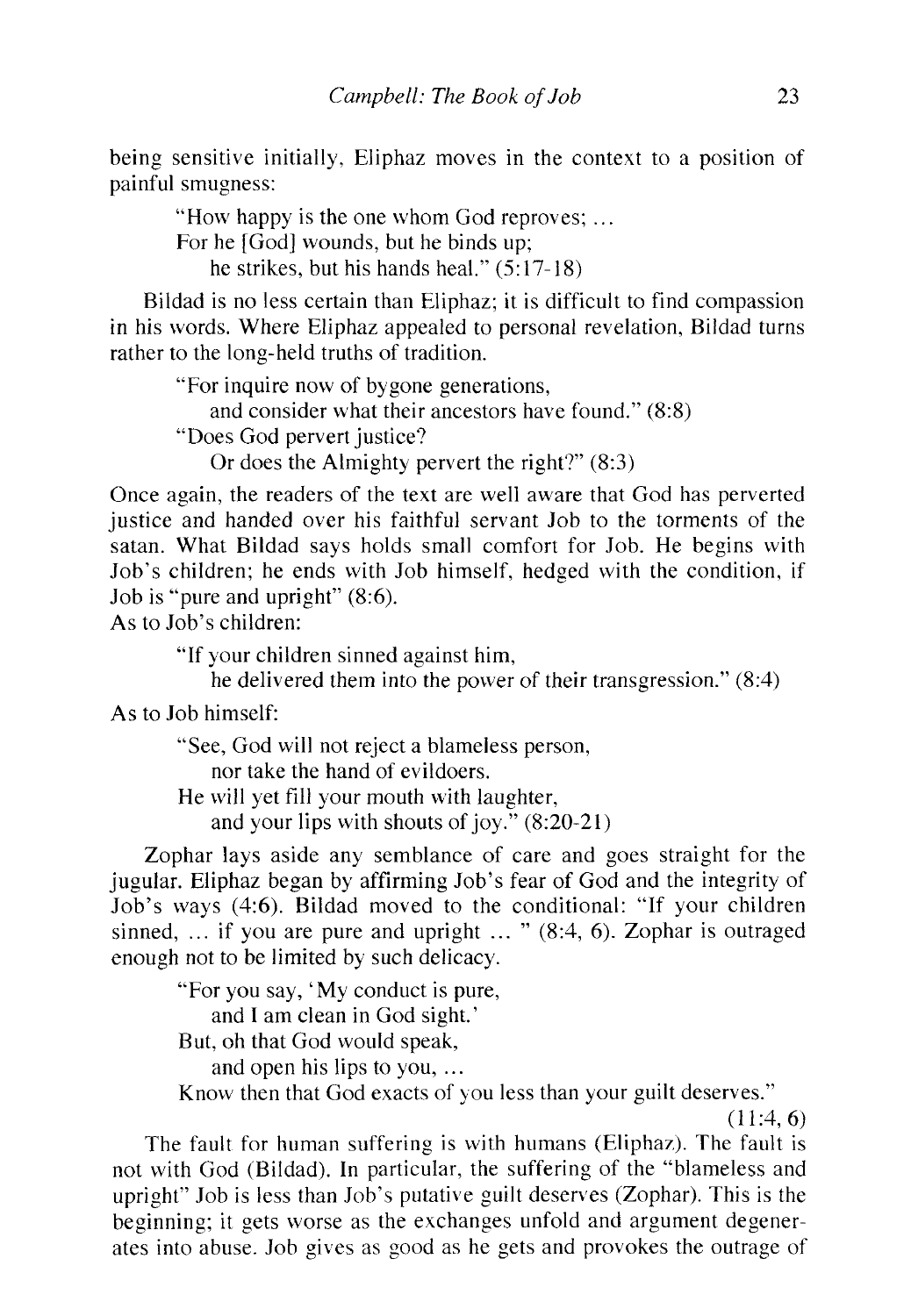the insulted wise. Emotion is given full expression; experience and empathy hardly enter the equation.

Job is dismissive of the three.

"What you know, I also know; I am not inferior to you." (13:2)

The friends are dismissive of Job.

"Should your babble put others to silence, and when you mock, shall no one shame you?"  $(11:3)$ 

A fundamental attitude toward the sufferer is shared by the friends. "How can a mortal be righteous before God? ... A mortal is a maggot and a human being a worm." (Bildad, 25:4, 6). A fundamental trust is given to God. "He saves the humble. He will deliver even those who are guilty ... " (Eliphaz, 22:29-30). The fate of the wicked inexorably awaits them. "Do you not know ... that the exulting of the wicked is short, and the joy of the godless is but for a moment?" (Zophar, 20:4-5).

Job accuses the three of the ultimate sin that any theologian must fear:

"Will you speak falsely for God, and speak deceitfully for him?" (13:7)

God turns the accusation on Job:

"Will you even put me in the wrong?

Will you condemn me that you may be justified?" (40:8)

The final verdict in the text favours Job and condemns the friends:

"For you have not spoken of me what is right, as my servant Job has." (42:7)

Humankind can stand before God. God can stand before humankind. A relationship is possible. The logic of language does not make all clear. Where there is misery in life, there may also be mystery.

Whether God bullies Job in the divine speeches is largely a matter of interpretation, the text allowing for different overtones to be given to specific texts-i.e., the compassionate and caring or the hectoring and angry. There is a place for retaliatory anger; Job has scarcely been presented as polite toward God-e.g., "he IGod] destroys both the blameless and the wicked ... if it is not he, who then is it?" (9:22, 24). **In** the end, it is not important to the argument. The vastness of the created universe was—and is-mystery enough to have been out of Job's league.

What has been said can be summed up around two issues:

- 1) the structure of the book of Job;
- 2) the meaning of the book of Job.

Where the structure is concerned, it may be more helpful to divide the book of Job by the criterion of theme rather than that of prose and poetry.